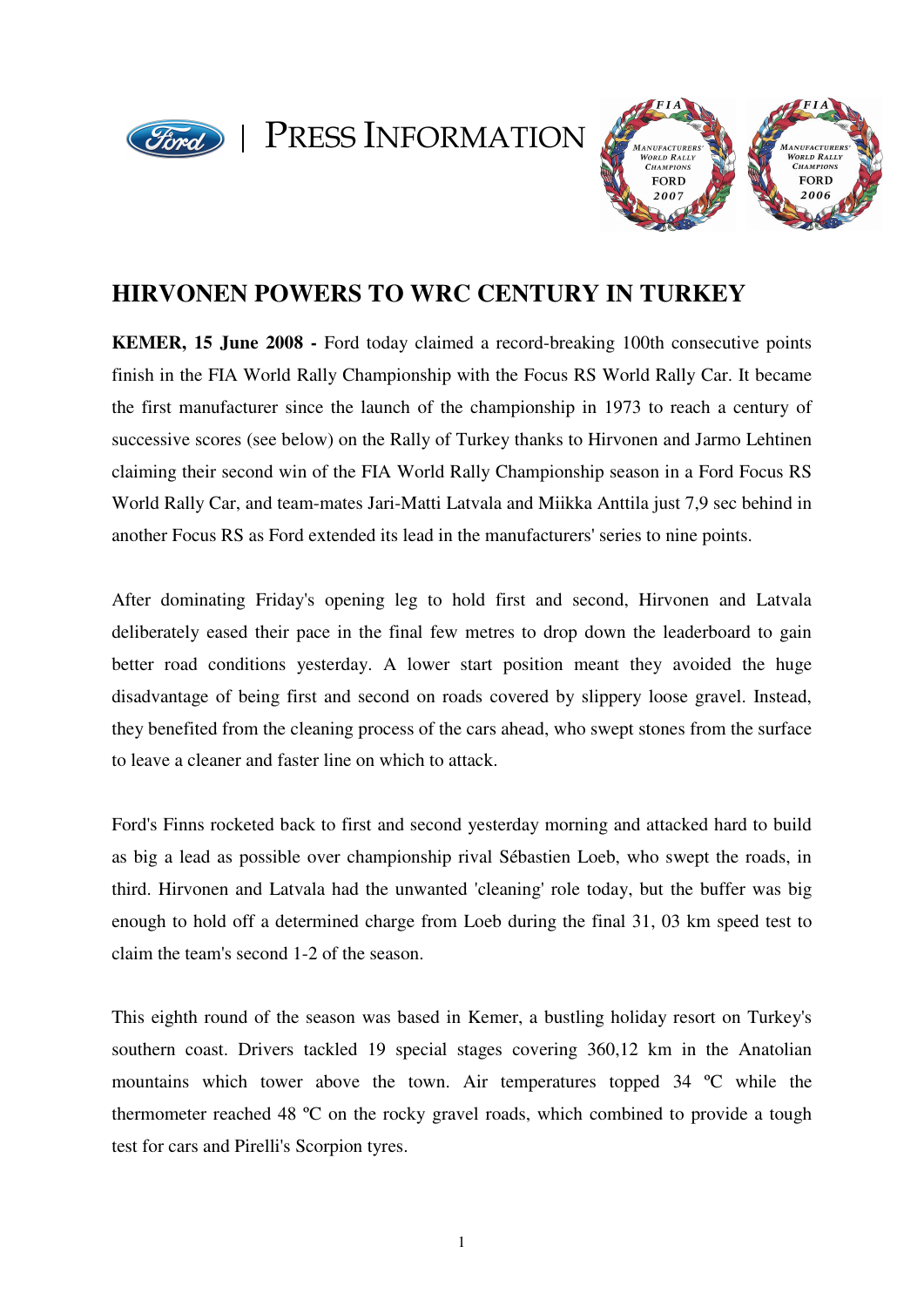A delighted Hirvonen described the weekend as 'amazing'. "I promised Malcolm Wilson I would lead the championship going into my home rally in Finland next month and I am. It was an incredibly hard weekend for drivers, cars and tyres and a great battle with Jari-Matti, which I'm so happy to win. It was the right moment for a win because we struggled on the last round in Greece and this is perfect timing. It feels very special to beat a four-time world champion in a straight fight," he said.

"Our tactics worked so well and I didn't panic this morning when I was first on the road and had to sweep the stages. This is my best result because it was such a big team effort. I was so nervous and drove so carefully in the final stage to preserve my tyres. It looks like it will be an exciting championship battle in the second half of the season. Now I just want to go home and see my sons," said 27-year-old Hirvonen, who felt ill throughout the rally and has been unable to eat.

Latvala was happy with second after losing almost a minute with two opening day punctures. "I came here wanting a top three finish so I'm pleased I was able to fight for victory. I lacked experience of these roads but that wasn't as big a disadvantage as I thought. We played good tactics and it was a big risk, but a good decision. I've learned to keep my driving tidy. I was kind on my tyres for the first half of the final stage and that paid off. This has given a major boost to my confidence," he said.

BP Ford Abu Dhabi team director Malcolm Wilson collected the Abu Dhabi Spirit of the Rally Award on behalf of the team and presented it to Ford of Europe chairman Lewis Booth, a keen spectator here during the weekend. "Tactics won in the end and what our two young drivers did this weekend was nothing short of special. It was a brave decision to drop time on Friday but it proved the right one. I'm proud of the drivers and the team and it's a great way to end the first half of the season. It was the drive of Mikko's life and it's fantastic to lead both series going into the mid-season break. Days don't get much better than this," said Wilson.

Ford of Europe's motorsport director Mark Deans added: "The consistency required in achieving 100 consecutive points finishes is remarkable as the WRC is the toughest competition in motorsport for production-based cars. It demanded an outstanding blend of speed, strength and reliability from the Focus RS World Rally Car as well as some sterling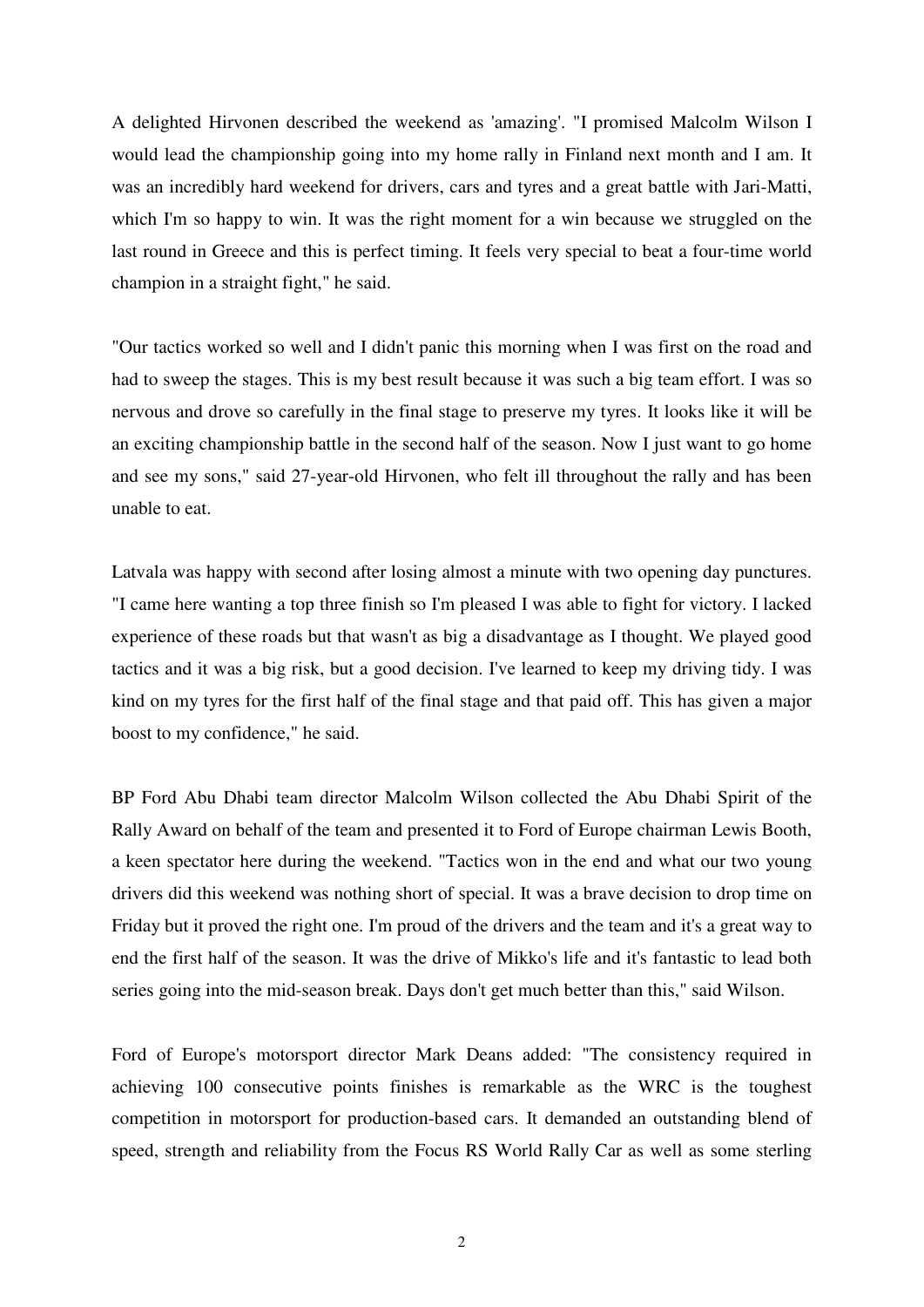performances from the drivers behind the wheel. It was a perfect weekend for the team and a great weekend for Ford, with six Focus cars in the top 10."

### **Final positions**

| 1. M Hirvonen/J Lehtinen      | <b>FIN</b> | <b>Ford Focus RS</b>     | 4 hr 42 min 07,1 sec |
|-------------------------------|------------|--------------------------|----------------------|
| 2. J-M Latvala/M Anttila      | <b>FIN</b> | <b>Ford Focus RS</b>     | 4 hr 42 min 15,0 sec |
| 3. S Loeb/D Elena             | <b>FRA</b> | Citroen C <sub>4</sub>   | 4 hr 42 min 32,8 sec |
| 4. D Sordo/M Marti            | <b>ESP</b> | Citroen C <sub>4</sub>   | 4 hr 44 min 32,7 sec |
| 5. H Solberg/C Menkerud       |            | <b>NOR</b> Ford Focus RS | 4 hr 44 min 40,8 sec |
| 6. P Solberg/P Mills          |            | NOR Subaru Impreza       | 4 hr 44 min 55,3 sec |
| 7. M Wilson/S Martin          |            | <b>GBR</b> Ford Focus RS | 4 hr 46 min 31,3 sec |
| 8. C Rautenbach/D Senior      | ZIM.       | Citroen C <sub>4</sub>   | 4 hr 49 min 53,8 sec |
| 9. F Villagra/J Perez Companc |            | <b>ARG</b> Ford Focus RS | 4 hr 51 min 41,2 sec |
| 10 B Clark/P Nagle            | GB         | <b>Ford Focus RS</b>     | 4 hr 56 min 55,9 sec |

### Drivers Manufacturers

| 1. M Hirvonen  | 59pts             | 1. BP Ford Abu Dhabi  | 99 <sub>pts</sub> |
|----------------|-------------------|-----------------------|-------------------|
| 2. S Loeb      | 56 <sub>pts</sub> | 2. Citroen Total      | 90pts             |
| 3. J-M Latvala | 34pts             | 3. Subaru             | 53 <sub>pts</sub> |
| 4. C Atkinson  | 31pts             | 4. Stobart VK M-Sport | 41pts             |
| 5. D Sordo     | 30 <sub>pts</sub> | 5. Munchi's Ford      | 19 <sub>pts</sub> |
| 6. P Solberg   | 20pts             | 6. Suzuki             | 10 <sub>pts</sub> |

# # #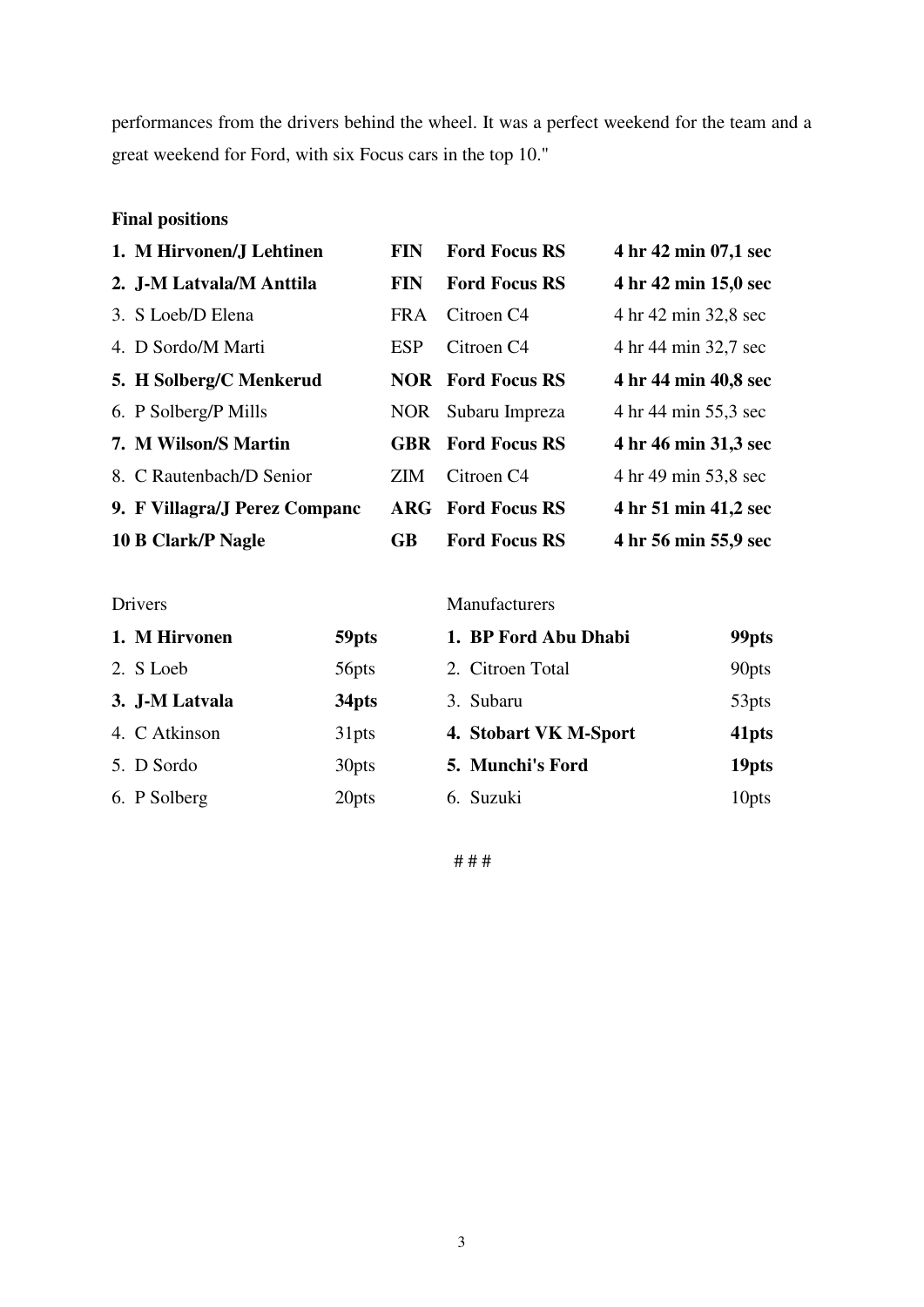## **FORD FOCUS POWERS TO WRC CENTURY IN TURKEY**

**KEMER, 15 June 2008** – Ford claimed a record-breaking 100th consecutive points finish in the FIA World Rally Championship with the Focus RS World Rally Car. It became the first manufacturer since the launch of the championship in 1973 to reach a century of successive scores on the Rally of Turkey.

The remarkable scoring run began in January 2002 and the Focus RS WRC has since claimed points on surfaces as diverse as the smooth asphalt roads of Spain, treacherously slippery snow and ice in Sweden and rock-strewn gravel tracks in the mountains of Greece.

Ford of Europe motorsport director Mark Deans said: "The consistency required in achieving this record is remarkable given that the WRC is the toughest competition in motorsport for production-based cars. It has demanded an outstanding blend of speed, strength and reliability from the Focus RS World Rally Car as well as some sterling performances from the drivers behind the wheel.

"It's also a tribute to Malcolm Wilson and his team at M-Sport that has prepared and run the Focus RS WRC for all 100 rallies. I look forward to starting the second century in Finland in August," added Deans.

- Eleven drivers contributed to the scoring run (number in brackets indicates number of scoring finishes): Mikko Hirvonen (43), Marcus Grönholm (29), Markko Märtin (28), François Duval (19), Toni Gardemeister (13), Roman Kresta (10), Colin McRae (9), Carlos Sainz (9), Jari-Matti Latvala (7), Janne Tuohino (2), Henning Solberg (1).
- Thirteen crew combinations contributed to the record: Carlos Sainz / Luis Moya, Colin McRae / Nicky Grist, Markko Märtin / Michael Park, François Duval / Jaen-Marc Fortin, François Duval / Stéphane Prévot, Mikko Hirvonen / Jarmo Lehtinen, Janne Tuohino / Jukka Aho, Toni Gardemeister / Jakke Honkanen, Roman Kresta / Jan Tománek, Henning Solberg / Cato Menkerud, Roman Kresta / Jan Možný, Marcus Grönholm / Timo Rautiainen and Jari-Matti Latvala/ Mikka Anttila.
- Seven different driver nationalities contributed to the record: Finland, Estonia, Belgium, Czech Republic, Great Britain, Spain and Norway.